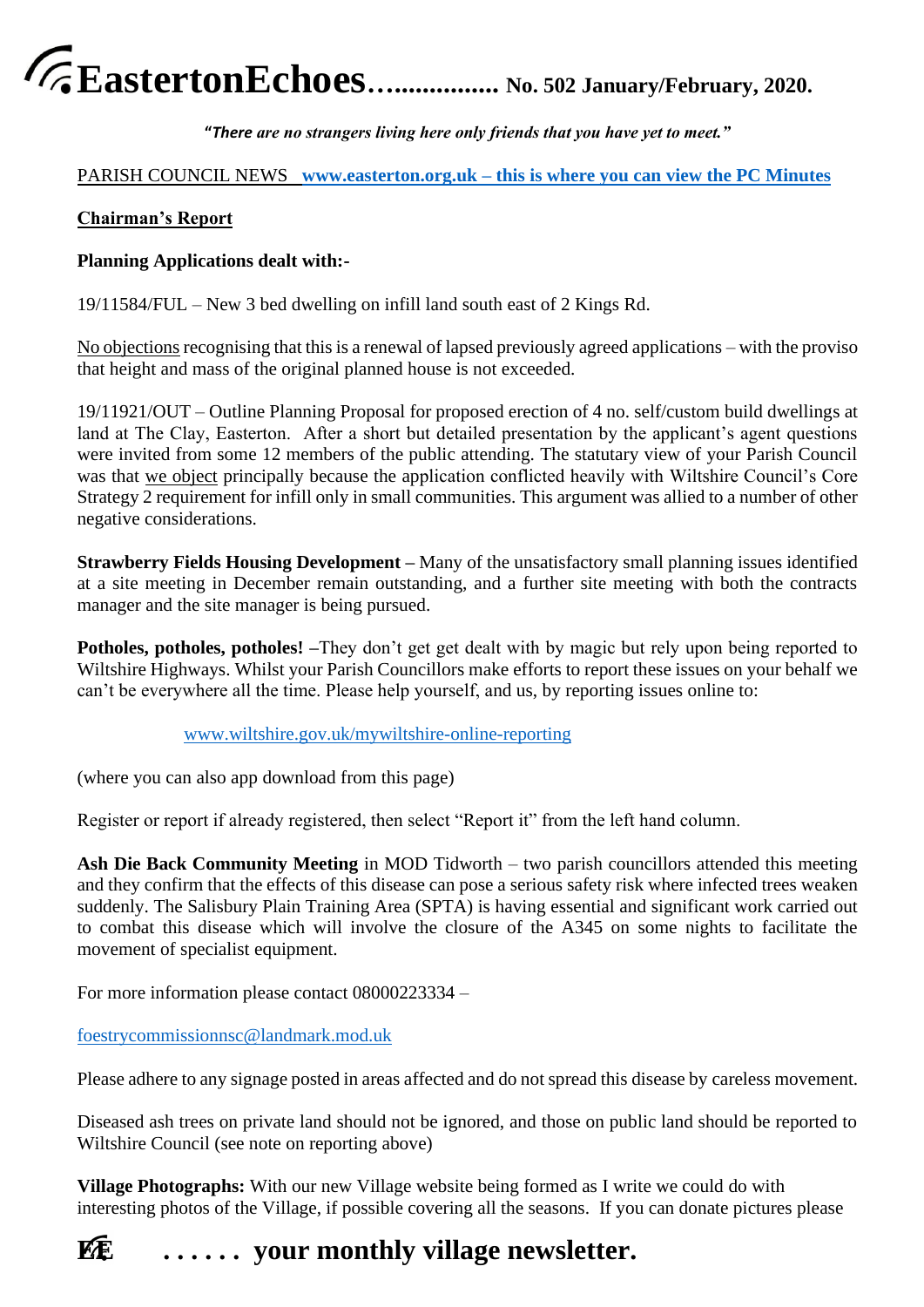email them to Cllr Andy Fuller – [andy.fuller@newington.house](mailto:andy.fuller@newington.house) (Newington House, 8 Eastcott, Devizes SN10 4PJ).

**SPTA Newsletter:** For those of you with access to the internet the following hyperlink can be used to access this and the firing times: [www.gov.uk/government/publications/salisbury-plain-training-area-spta-newsletter.](http://www.gov.uk/government/publications/salisbury-plain-training-area-spta-newsletter)

**The Next Parish Council Meeting** will be held on **Monday, 17th February, 2020** at 7.30pm in the Village Hall.

EASTERTON VILLAGE HALL Charity Number 305510

#### **Hall Modernisation Programme**

The trustees have continued their fund-raising efforts with some success. Sufficient funds are now available for the Phase 2 works and the contractor has already started this work. If all goes to schedule, we should have a new suite of ladies' toilets and a new storeroom, both in the East extension, available around the end of February. The hall will be available for use, albeit with some limitations in the meantime. Anybody who plans to use the hall during this time are advised to discuss their requirements with the booking secretary, David Green T: 01380812527 or E: davidgreen5@btinternet.com

## **Hall Facilities and Charges**

The Hall currently offers one auditorium/function room, a stage, toilets (including disabled and baby changing facilities), a kitchen (with hob, cooker, microwave,

chiller cabinet, glass washer, kettles and washing up with hot and cold water), a separate bar/servery (with glass washer, a chiller cabinet, washing up and kettles). The kitchen and bar are stocked with crockery, cutlery and glasses. The hall also holds on behalf of the village 2 frame tents, gazebos and folding tables. There are 100 upholstered chairs and some 70 plastic chairs.

Charges are due to be reviewed by 1 April 2020, but are currently set at:

| Easterton residents and Parish functions £6 per hour |              |
|------------------------------------------------------|--------------|
| Non Easterton residents                              | £7 per hour  |
| Local government, polling etc                        |              |
| Commercial and youth events                          | £12 per hour |
| Events – fete, Burns' supper etc                     | £5 per hour  |

Most bookings require a £50 deposit, refundable if the terms of the hiring agreement are met. Youth events (which in all cases must have adult supervision) may attract a higher deposit at the discretion of the trustees.

Special rates may be arranged for regular hirers.

#### **WiFi in the Hall**

A grant from the Parish Council – provided by the Community Infrastructure Levy from the Former Jam Factory developer – will fund the provision of WiFi in the Hall. Further details will be published in due course, but the Village Hall Committee would welcome and support any proposal to establish a regular computer club or forum. It is envisaged that younger elements of the Village may be able to offer help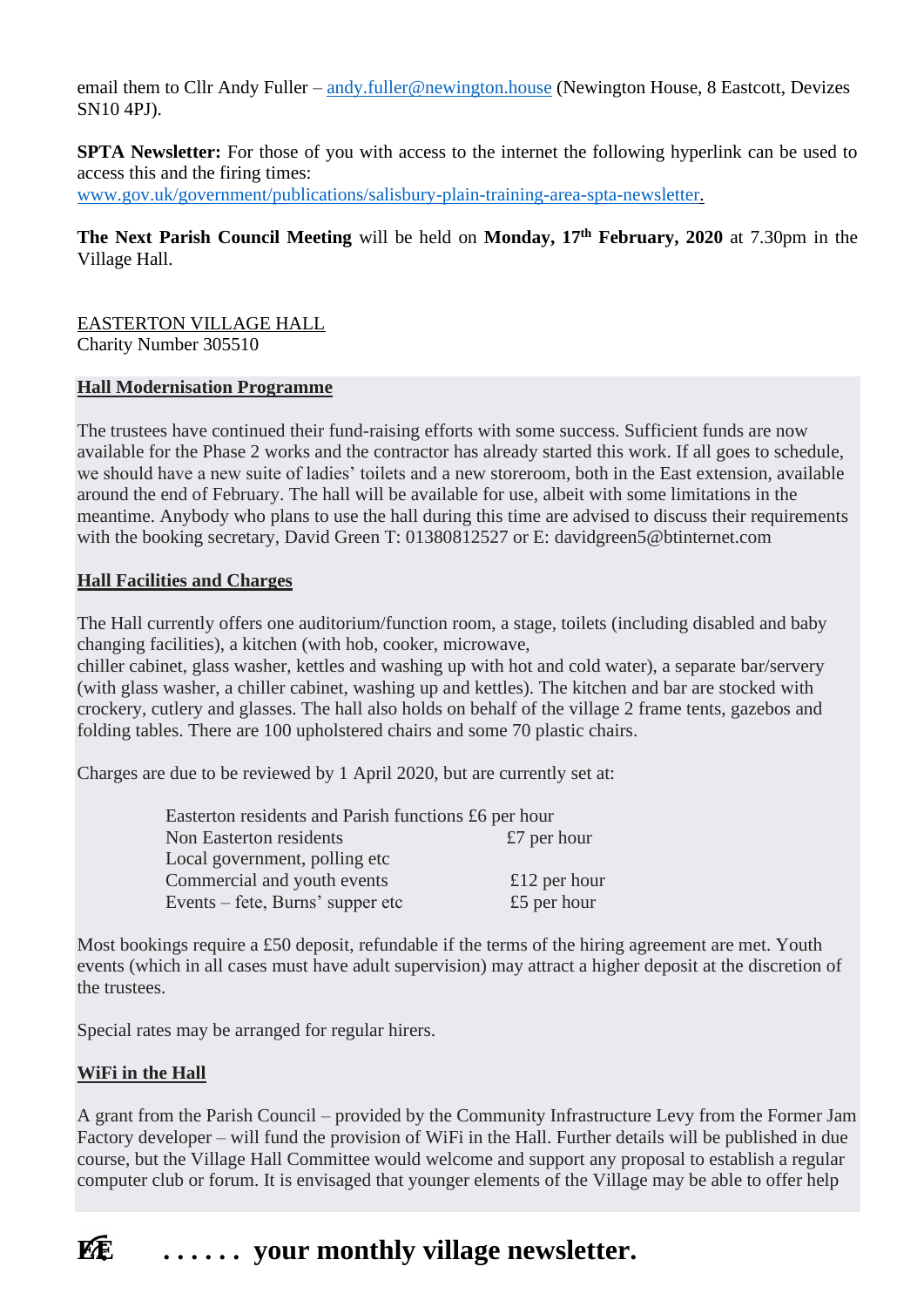and advice to the more senior (and in many cases less computer savvy) residents with their computers, tablets and mobile 'phones. Anybody who is interested should speak to any committee member/trustee.

## **VE Day Commemoration**

The committee is planning, hopefully in collaboration with the Parish Council, an event to commemorate the 75th anniversary of VE Day. This will be on the rescheduled **May Bank Holiday on Friday 8th May.** The theme will be 1940s and there will be live (and appropriate) music, food, a bar and a raffle. Planning is at an early stage, but the band is booked, so watch for details.

## ST. BARNABAS CHURCH NEWS

First, and most importantly, a huge thank you to those who supported and organised our Christmas events in St Barnabas. Thirty people made Christmas wreaths under Sally Bullock's direction, many people purchased packs of the St Barnabas Christmas card (a photo of part of the plaster relief in the church), and many supported our weekend Christmas Tree Festival under the direction of June Wright with children's crafts run by Collette Carson. A wonderful selection of unique trees were provided by Easterton Village Hall, Irene Bulsom, St Barnabas School, the WI and, exclusively from Market Lavington; the Library, the Community Choir, the Museum, Trinity Church, the Knit and Natter group, the Brownies, Gemini Hairdressers, Mums and Chums and the Green Dragon. Thank you all very much for proving community spirit is not dead!

Church services in February for the Lavingtons and Easterton can always be found on a poster in the porch of St Barnabas as well as at the back of the Market Lavington and Easterton magazine delivered to all households. Specific to St Barnabas in February is the Lay Led Service on 16th February at 10.30 a.m. and Parish Communion on 23rd February at 11 a.m. The church is opened every day for private meditation and tea and coffee is always available on a 'help yourself'basis in the St Barnabas Room.

While St Barnabas PCC fundraises to keep the church well maintained, we do our best to support those less well off than ourselves by charitable giving. In kind, during 2019, we took many boxes of donations to the Devizes Food Bank after our Harvest Festival service, while our Toy Service provided many bags of new toys in answer to the Salvation Army appeal. In 'cash', the Remembrance Sunday service raised £91.21 and this, together with the Village Hall curry lunch, where a wonderful £460 was raised, gave £551.20 to the annual Poppy Appeal. Over the Christmas period through the Christingle Service, £114 was donated to the Children's Society, which aids vulnerable children, especially teenagers, through projects and accommodation, while collections contributed to the charity 'Crisis'providing the homeless with accommodation and food at Christmastime.

Please remember ALL are very welcome at any or all services in St Barnabas.

Pat Morrison – Church Warden Tel. 812357

# **EASTERTON SHORT MAT BOWLS & SOCIAL CLUB**

#### (not affiliated)

We are a small private club that meets every Thursday evening 7.30 to 10pm in the Village Hall for friendly 'ends' of team bowling. This is primarily a relaxed social evening with a break for light refreshment.